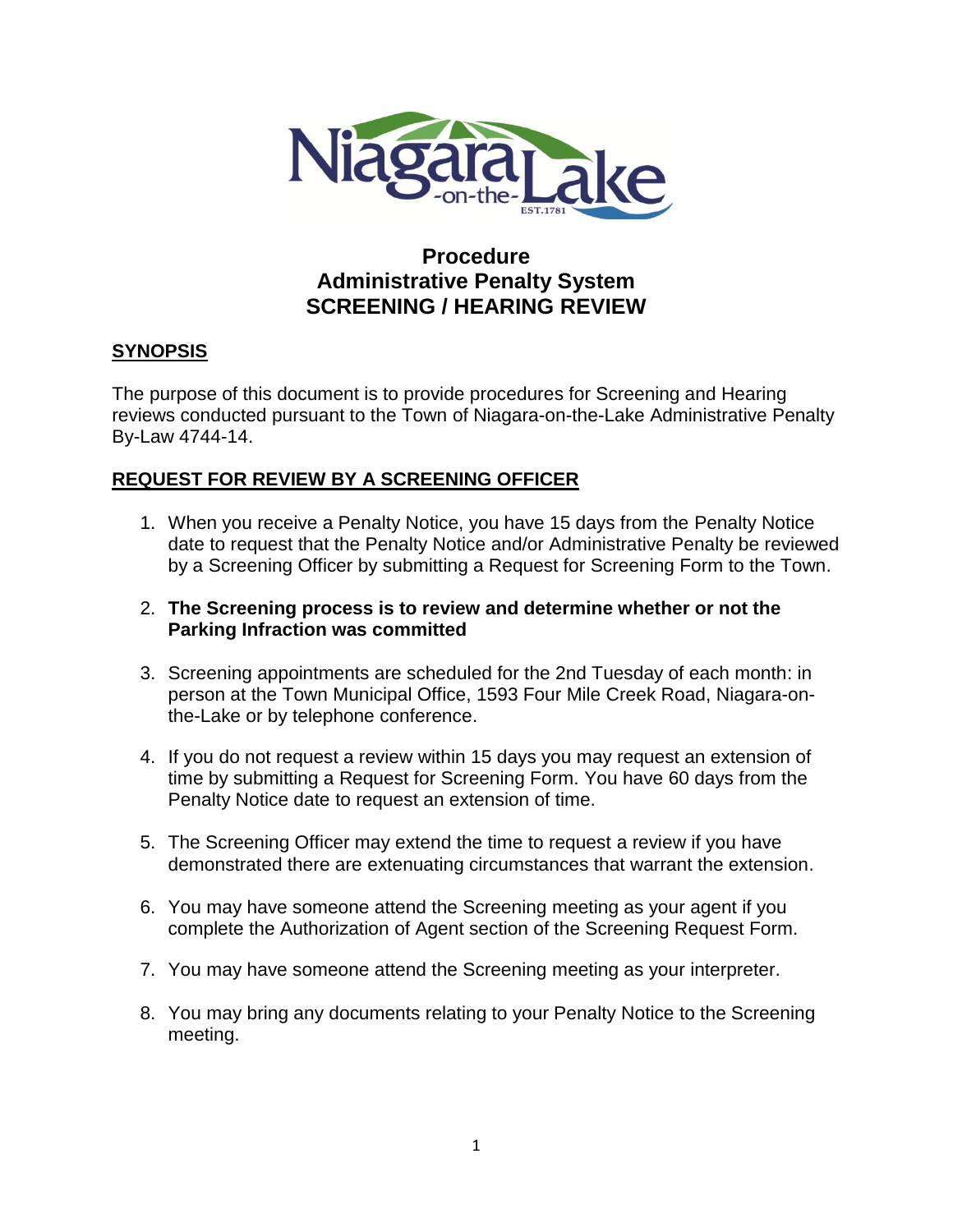- 9. The Screening meeting will be informal and is an opportunity to explain to the Screening Officer why they should cancel, reduce or extend the time for payment.
- 10. If you wish to establish that payment of the Administrative Penalty, including any Administrative Fee, will cause you undue hardship, you should provide documentation proving your financial situation. In the alternative, you will need to explain to the Screening Officer why payment will cause you undue hardship and the Screening Officer will have to make a determination as to your credibility. Therefore it is recommended that you provide documentation to support your position.
- 11.On a review of the Penalty Notice and/or Administrative Penalty, the Screening Officer may affirm the Penalty Notice and/or Administrative Penalty; or cancel, reduce or extend the time for payment of the Administrative Penalty, including any Administrative Fee, on the following grounds:
	- a) where the person establishes, on a balance of probabilities that they did not contravene the Designated-Law as described in the Penalty Notice; or
	- b) where the person establishes, on a balance of probabilities that the reduction or extension of the time for payment of the Administrative Penalty, including any Administrative Fee, is necessary to reduce any undue hardship.
- 12.You may request a review of the Screening Decision by a Hearing Officer within 15 days of delivery of the Screening Decision by filing a Request for Review by Hearing Officer Form.

## **REQUEST FOR REVIEW BY A HEARING OFFICER**

- 1. You, your lawyer or your paralegal may request a review of the Screening Decision by a Hearing Officer within 15 days of delivery of the Screening Decision by submitting a Request for Review by Hearing Officer Form to the Town.
- 2. If your request for a Review by Hearing Officer is not filed within 15 days an extension of time may be requested by submitting a Request for Review by Hearing Officer Form within 30 days of the delivery of the Screening Decision.
- 3. Your request for an extension of time must clearly indicate the extenuating circumstances that merit an extension of time.
- 4. On a review of the Screening Decision, the Screening Officer may affirm the Screening Decision; or cancel, reduce or extend the time for payment of the Administrative Penalty, including any Administrative Fee, on the following grounds: